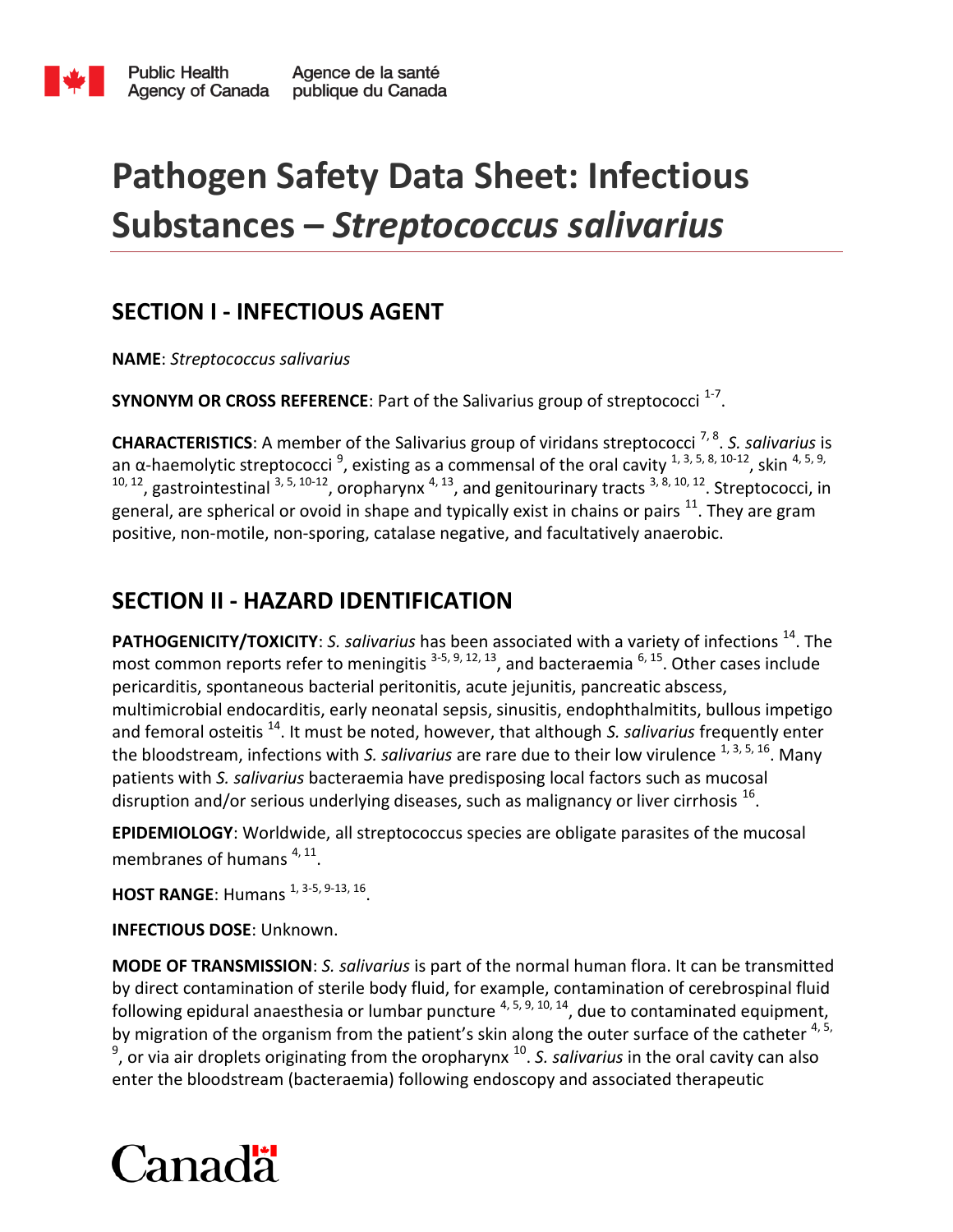

interventions  $5, 14-16$ . Once the organism is in the bloodstream it can seed various anatomical sites (including the meninges and the cerebrospinal fluid)  $^{14}$ .

**INCUBATION PERIOD**: Unknown.

**COMMUNICABILITY**: Many suspected cases of human-to-human transmission have been recorded  $4, 5, 9, 10, 12$ ; however, very few cases have been confirmed. So far, only one report was able to unambiguously identify the source of infection, which was from the throat of a doctor to a patient during a lumbar puncture procedure  $^{13}$ .

#### **SECTION III - DISSEMINATION**

**RESERVOIR**: Humans <sup>1, 3-5, 9, 11, 12, 14, 16.</sup>

**ZOONOSIS**: None.

**VECTORS**: None.

### **SECTION IV - STABILITY AND VIABILITY**

**DRUG SUSCEPTIBILITY**: Sensitive to various antibiotics, including ciprofloxacin, levofloxacin, metronidazole <sup>8</sup>, penicillin <sup>2, 10, 13</sup>, amoxicillin <sup>2, 5, 12, 16</sup>, ceftriaxone <sup>2-5, 14</sup>, clindamycin, rifampicin <sup>2</sup>, gentamycin <sup>5</sup>, cefuroxime, moxifloxacin <sup>16</sup>, ceftoxime <sup>1</sup>, and vancomycin <sup>1, 2, 4, 12, 14</sup>. Certain strains of S. salivarius have shown partial resistance to penicillin <sup>1, 4, 16</sup>, ceftriaxone <sup>4</sup>, erythromycin  $^{1, 2, 16}$ , and meropenem  $^{1}$ .

**SUSCEPTIBILITY TO DISINFECTANTS**: Susceptible to 5.25% sodium hypochlorite, and cresophene (30% paramonochlorophenol, 5% thymol, 0.1% dexamethasone), 21% alcohol, and  $2.0\%$  chlorohexidine  $^{17}$ .

PHYSICAL INACTIVATION: Streptococcal species are inactivated at low pH <sup>15</sup>.

**SURVIVAL OUTSIDE HOST**: Unknown. Studies in the 1930s and 1940s suggest that *S. salivarius* can survive on drinking glass rims and utensils for at least a couple of days  $^{18, 19}$ ; however, genetic identification was not available at this time, and it is unknown whether species-specific identification was possible.

# **SECTION V – FIRST AID / MEDICAL**

**SURVEILLANCE:** Monitor for symptoms. Confirm infection using gram-stain <sup>4, 5, 10</sup>, followed by isolation of the organism from blood  $3, 5, 6, 8, 16, 17$  or cerebrospinal fluid culture  $3, 5, 9, 10, 12, 13$ . PCR has also been used to identify S. salivarius in clinical samples <sup>13</sup>.

Note: All diagnostic methods are not necessarily available in all countries.

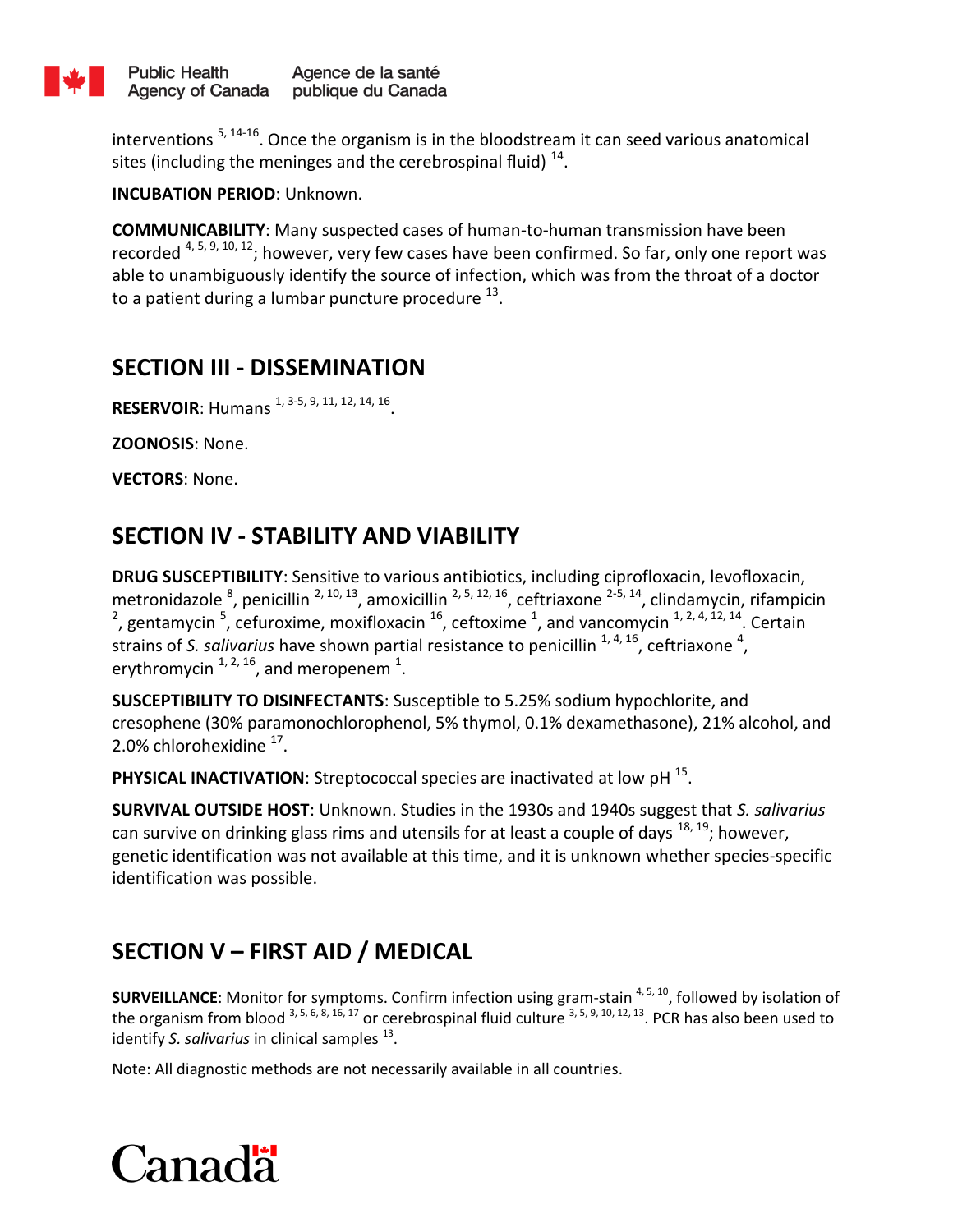

**FIRST AID/TREATMENT**: Antibiotic therapy  $3-5$ ,  $8-10$ ,  $12$ ,  $14$ ,  $16$ , typically with ceftriaxone  $4$ ,  $5$ ,  $12$ ,  $14$ ,  $16$ , amoxicillin  $12, 16$ , and/or vancomycin  $4, 5, 14, 16$ . Treatment is delivered depending on the manifestation of the infection, for example patients suffering from meningitis due to *S. salivarius* may require mechanical ventilation  $4$ .

**IMMUNIZATION**: None currently available.

**PROPHYLAXIS**: None.

### **SECTION VI - LABORATORY HAZARDS**

**LABORATORY-ACQUIRED INFECTIONS**: No specific laboratory-acquired infections with *S. salivarius* have been reported; however, there were 78 recorded cases of streptococcal infection (species not specified), with 4 deaths up to 1976  $^{20}$ .

**SOURCES/SPECIMENS**: Blood <sup>6, 8, 14, 16, 17, peritoneal fluid  $^8$ , cerebrospinal fluid  $^{3-5, 10}$  12, 14, and</sup> oropharyngeal secretions <sup>4, 10</sup>.

PRIMARY HAZARDS: Accidental parenteral inoculation <sup>9, 12</sup>.

**SPECIAL HAZARDS**: None.

## **SECTION VII – EXPOSURE CONTROLS / PERSONAL PROTECTION RECOMMENDATIONS**

**RISK GROUP CLASSIFICATION**: Risk Group 1. This bacteria is not regulated under the *Human Pathogens and Toxins Act*, or the *Health of Animals Act*.

**CONTAINMENT**: Containment Level 1 facilities, equipment, and operational practices for work involving infectious or potentially infectious materials, animals, or cultures  $^{22}$ .

**PROTECTIVE CLOTHING**: Lab coat. Gloves when direct skin contact with infected materials or animals is unavoidable. Eye protection where there is a known or potential risk of exposure to splashes<sup>22</sup>.

**OTHER PRECAUTIONS**: The use of needles, syringes, and other sharp objects should be strictly limited. Additional precautions should be considered with work involving animals or large scale activities<sup>22</sup>.

#### **SECTION VIII – HANDLING AND STORAGE RECOMMENDATIONS**

**SPILLS**: Allow aerosols to settle and, wearing protective clothing, gently cover spill with paper towels and apply an appropriate disinfectant, starting at the perimeter and working towards the centre. Allow sufficient contact time before cleanup  $^{22}$ .

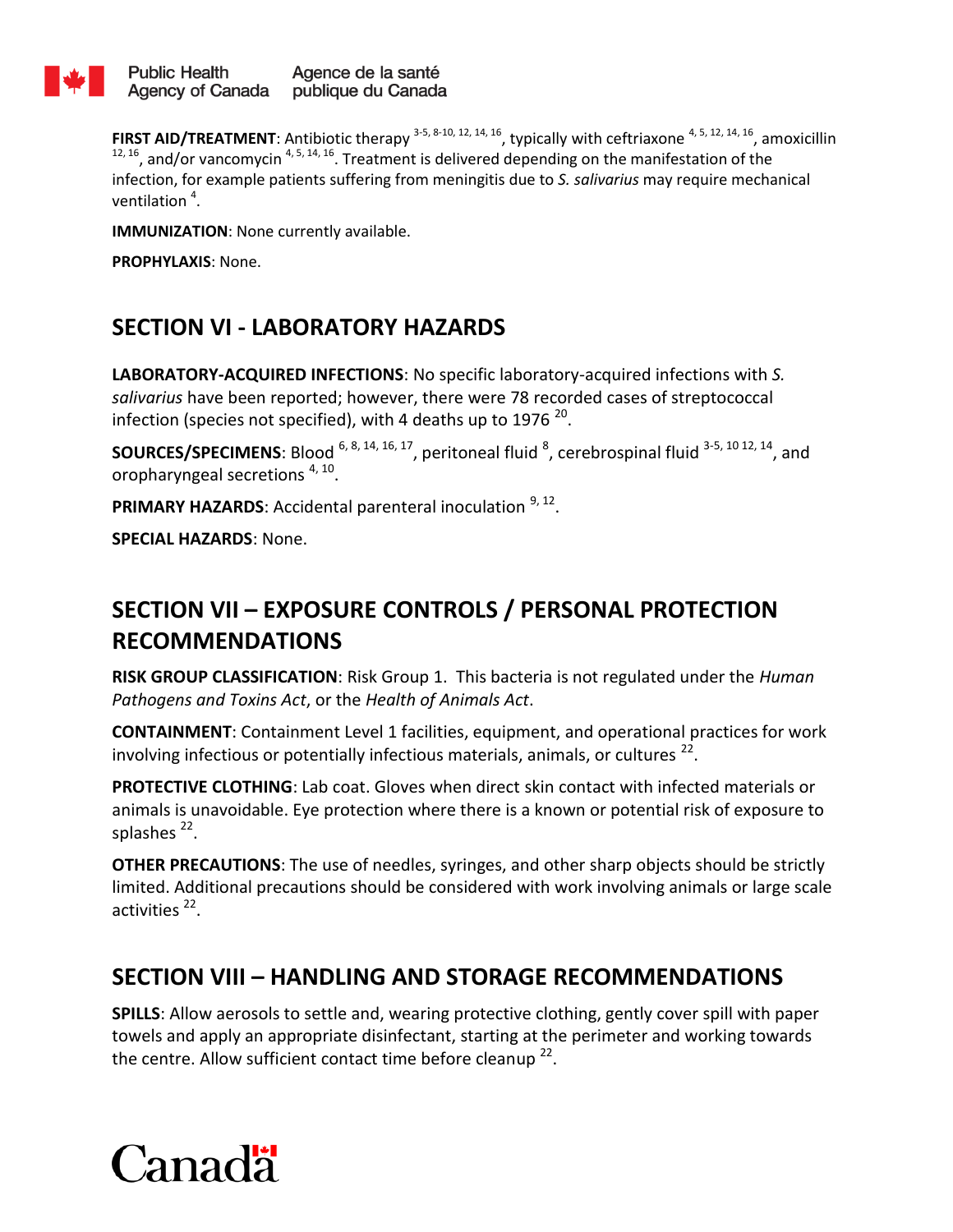

**DISPOSAL**: Decontaminate all wastes that contain or have come in contact with the infectious organism before disposing by autoclave, chemical disinfection, gamma irradiation, or incineration<sup>22</sup>.

**STORAGE**: The infectious agent should be stored in leak-proof containers that are appropriately labelled.

# **SECTION IX - REGULATORY AND OTHER INFORMATION**

**REGULATORY INFORMATION**: The import, transport, and use of pathogens in Canada is regulated under many regulatory bodies, including the Public Health Agency of Canada, Health Canada, Canadian Food Inspection Agency, Environment Canada, and Transport Canada. Users are responsible for ensuring they are compliant with all relevant acts, regulations, guidelines, and standards.

#### **UPDATED**: February 2018

**PREPARED BY**: Centre for Biosecurity, Public Health Agency of Canada.

Although the information, opinions and recommendations contained in this Pathogen Safety Data Sheet are compiled from sources believed to be reliable, we accept no responsibility for the accuracy, sufficiency, or reliability or for any loss or injury resulting from the use of the information. Newly discovered hazards are frequent and this information may not be completely up to date.

Copyright © Public Health Agency of Canada, 2018 Canada

### **REFERENCES:**

- 1. Ahmed, R., Hassall, T., Morland, B., & Gray, J. (2003). Viridans streptococcus bacteremia in children on chemotherapy for cancer: an underestimated problem. Pediatric Hematology & Oncology, 20(6), 439-444.
- 2. Smith, A., Jackson, M. S., & Kennedy, H. (2004). Antimicrobial susceptibility of viridans group streptococcal blood isolates to eight antimicrobial agents. Scandinavian Journal of Infectious Diseases, 36(4), 259-263.
- 3. Conte, A., Chinello, P., Civljak, R., Bellussi, A., Noto, P., & Petrosillo, N. (2006). Streptococcus salivarius meningitis and sphenoid sinus mucocele. Case report and literature review. Journal of Infection, 52(1), e27-30.
- 4. Yaniv, L. G., & Potasman, I. (2000). Iatrogenic meningitis: an increasing role for resistant viridans streptococci? Case report and review of the last 20 years. Scandinavian Journal of Infectious Diseases, 32(6), 693-696.